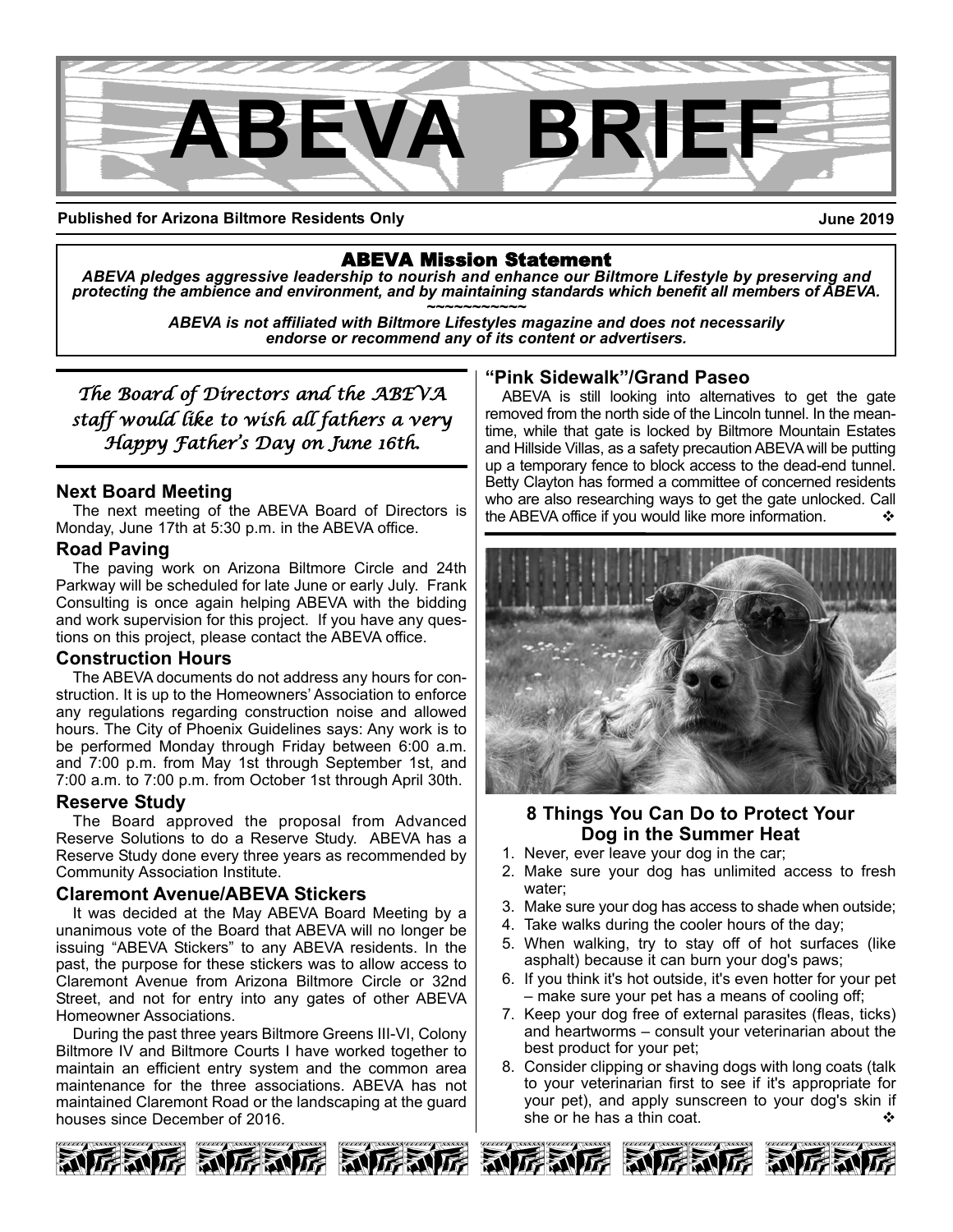| 和厉威厉 动厉威厉 | <b>对诉 对诉</b> |
|-----------|--------------|
|           |              |

| Name of Incident                   | <b>Total Incidents</b>   |
|------------------------------------|--------------------------|
| <b>ALARM</b>                       | 3                        |
| <b>COLLISION</b>                   | 1                        |
| <b>DAMAGE TO PROPERTY</b>          | 4                        |
| <b>DOOR NOT SECURE</b>             | 1                        |
| <b>GARAGE DOOR OPEN</b>            | 19                       |
| GATE                               | 4                        |
| <b>JUNK, LITTER AND DEBRIS</b>     | $\overline{\mathcal{L}}$ |
| LANDSCAPING                        | 3                        |
| <b>LOUD NOISE</b>                  | 1                        |
| <b>OTHER</b>                       | 4                        |
| <b>PARKING VIOLATION</b>           | 9                        |
| <b>POLICE - FIRE - EMS ON SITE</b> | 1                        |
| <b>POLICE ON SITE</b>              | 1                        |
| <b>SOLICITATION</b>                | 1                        |
| <b>SUSPICIOUS PERSON</b>           | 1                        |
| <b>SUSPICIOUS VEHICLE</b>          | $\overline{\mathcal{L}}$ |
| <b>THEFT</b>                       | 4                        |
| TRESPASSING                        | 2                        |
| <b>VANDALISM TO PROPERTY</b>       | 1                        |
| <b>WILDLIFE</b>                    | 1                        |
| <b>TOTAL REPORTS:</b>              | 65                       |

# **MEETINGS & LUNCHEONS Biltmore Area Partnership Luncheon**



**ZWTS** 

The June Biltmore Area Partnership Networking Luncheon will be held June 25th at the Embassy Suites. The guest speaker will be Mark Melnychenko, Street Transportation Department Deputy Director for the City of Phoenix.

Embassy Suites Biltmore is located at 2630 East Camelback Road in Phoenix, and reservations are required by Friday, June 21st. Networking will be from 11:30 a.m. to 12 noon, when lunch will be served; the speaker will address the attendees from 12:30 to 1:00 p.m. The cost is \$35.00 for members and \$40.00 for nonmembers.

For additional information, please call or email Ed Rossi at 480-368-0974. Reservations and checks must be sent prior to the luncheon. Send checks to Biltmore Area Partnership at 3104 East Camelback Road, #174, Phoenix, AZ 85016.  $\div$ 

## **Biltmore Ladies Lunch Bunch**

All Biltmore Ladies Lunch Bunch (BLLB) luncheons will be held on the 2nd Friday of the month for all of 2019 at 11:45 a.m. They will be held at Frank and Albert's restaurant located at the wonderful Arizona Biltmore Resort. The June luncheon will be on Friday, June 14th. Frank and Albert's offers half-portion entrees and has a very nice, varied lunch menu. You will also receive the special ABEVA discount on your bill. The dress is casual. Come meet your neighbors and make friends!

Carla Hancock is the coordinator for Biltmore Ladies Lunch Bunch. If you have any questions, or if you would like to be added to the list to receive reminders about the Biltmore Lunch Bunch, contact Carla Hancock at 602-350- 1351. Please RSVP to CarlaHancock@cox.net.  $\cdot \cdot \cdot$ 





Would you like to network among Biltmore area professionals and businesspeople? Do you enjoy socializing with others living or working in the Biltmore area? Check out this unique group and get a feel for what makes the Biltmore area such a great community.

The Biltmore Networking Group organizes a monthly happy hour for professionals, businesspeople, residents and anyone who enjoys the Biltmore area to meet and network.

The upcoming happy hours are planned for June 6th (no July event) and August 1st, 2019 from 5:30 p.m. to 7:30 p.m. at the Lounge inside Rico's American Grill at the Pointe Hilton Squaw Peak located at 7677 North 16th Street in Phoenix. There is no need to RSVP, and there is never a charge to attend these events, so please feel free to stop by.

If you have any questions or would like to be added to the email list for monthly announcements, please contact Shahpar at biltmorenetwork@gmail.com. Shahpar founded the Biltmore Networking Group in 2003.  $\diamond$ 

# **SPECIAL OFFERS AND EVENTS June Events at the Arizona Biltmore Resort**

**Happy Hour at Frank & Albert's:** Your favorite local spot for happy hour! In addition to beer, wine and crafted cocktails! Everything on the happy hour menu is between \$4- \$7… it's hard to beat that. 2-6 p.m. daily. See you soon!

**Happy Hour History Tours:** Kick off your weekend with a happy hour like no other! Happy Hour History Tours begin every Friday at 6:00 p.m. While enjoying refreshing libations, the Historians will share highlights of this Arizona landmark's storied past since opening in 1929 involving celebrities, worldly dignitaries and U.S. Presidents. The cost is \$20 per person and includes two cocktails. Reserve your spot with the Concierge Team. For more information, call 602-955-6600.

**Sunday Brunch at Wright's at the Biltmore:** Beyond the average brunch, Wright's at the Biltmore delivers an entire experience. Ask about the bottomless mimosas option! \$54.95 for adults; \$24.95 for Children 5-12; Children four and under are complimentary. 10:00 a.m. to 2:00 p.m. Reservations are recommended by calling 602-954-2507.

**Biltmore Beer Dinner:** Join friends and family on Thursday, June 20th, for the Goose Island edition of the Biltmore Beer Dinner. Reservations are required. Reception begins at 6:30 p.m. Dinner at 7:00 p.m. Reserve your seat now by calling 602-955-6600.

**Winemaker Dinner Series:** On Thursday, June 6th, savor and experience Stag's Leap as the featured winery at the Winemaker Dinner Series. The reception begins at 6:30pm followed by a four-course dinner at 7:00pm. \$125 per person. Tax and 18% gratuity will be added. Reservations are required; call 602-954-2507.

**Vino & Canvas:** June 14th and June 27th from 6:00pm – 8:00pm, spend a creative evening at Arizona Biltmore! \$30 per person includes painting materials and two glasses of wine. Ages 21+ Reservations required. Call 602-955-6600.

**Champagne Sundays at The Salon:** June 2nd, 9th, 16th and 23rd - Enjoy a complimentary glass of bubbly with any salon service, Ages 21 and over.





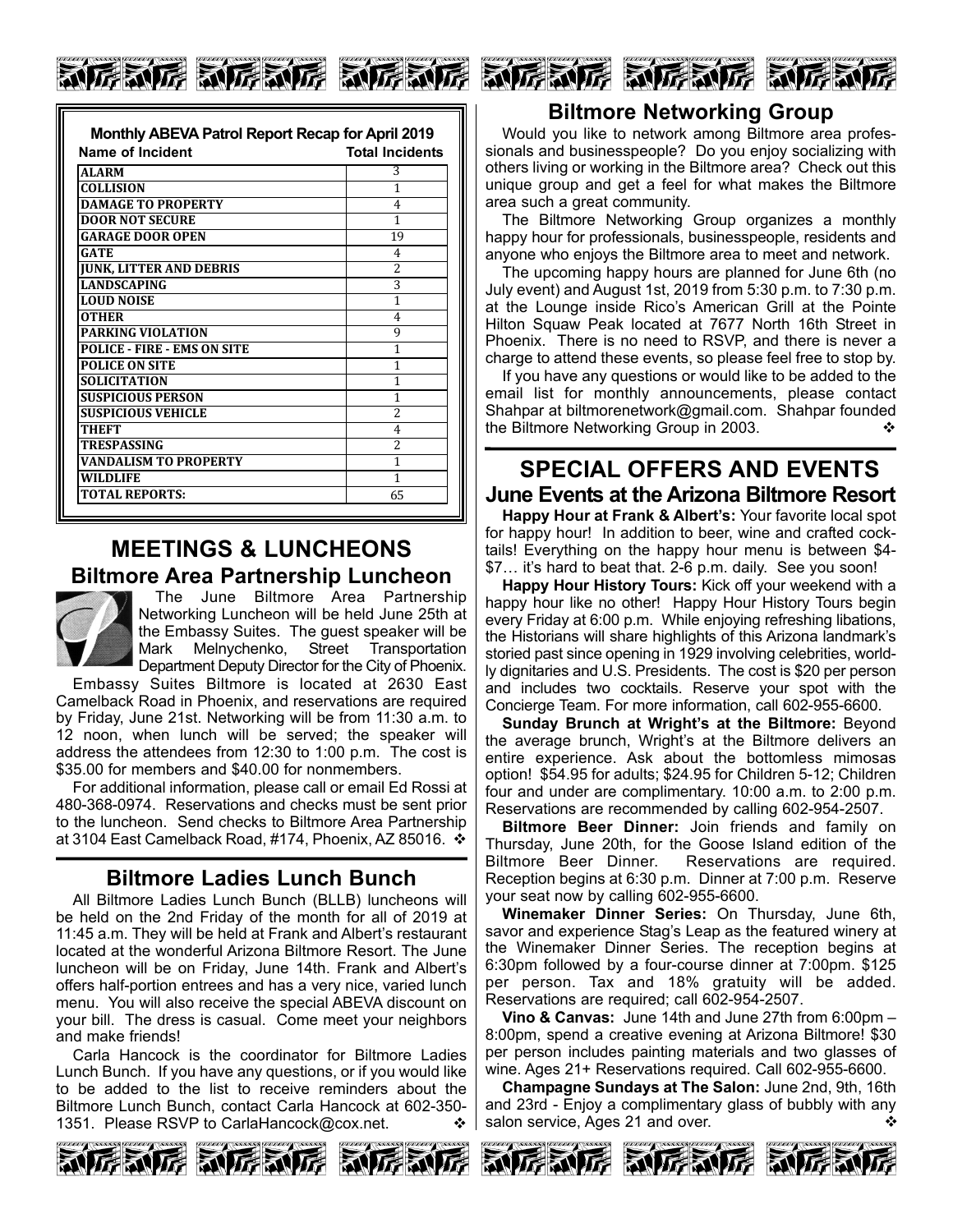





# **Embassy Suites ~ Special Rate**

**2630 East Camelback Road ~ Phoenix, AZ 85016**

For your out of town guests or just for a staycation, there will be a 15% discount off the Best Available Rate for ABEVA members.

#### **Above rate will include:**

- All suite accommodations choice of one king bed or two queen beds
- Cooked to order breakfast
- Evening reception

The Embassy Suites Biltmore is within walking distance to The Biltmore Fashion Park with over 60 stores and 12 restaurants. For reservations, please call 602- 955-3992, or go to the website at www.phoenixbiltmore.embassysuites.com and under corporate code use ID 2759628.  $\cdot$ 

# **Wrigley Mansion News**

**Live History Tours:** Grab your camera, your questions and explore Wrigley Mansion! Individual guided tours start at \$17. Call 602-955-4079 for reservations.

**Sunday Brunch:** What's better on a Sunday than a gorgeous view, live jazz piano and a brunch selection that fill the Mansion's living room to capacity? A sample menu on the website will give you an idea of what to expect! The cost is \$59 person, \$29.50 for kids 12 and under, and 5 and under eat free. Mother's Day and Father's Day brunches are \$85 per person, \$45 for kids, and 5 and under eat free. Reservations are available from 10:00 a.m. to 2:00 p.m. online or call 602-955-4079.

**Become a Member:** Enjoy all the perks of Wrigley Mansion with one of the exclusive membership programs starting at just \$20/year and include free valet parking. Visit the membership page on the website for details.  $\cdot$ 

# **Arizona Biltmore Golf Club Events**

June is here and that means one thing: time to play more golf! We hope to see you at the Arizona Biltmore Golf Club and The Adobe Restaurant this month. Here are just a few of the things happening at the club.

**Women's Golf Day Is June 4th:** In celebration of Women's Golf Day, the Arizona Biltmore Golf Club will offer \$10 18-hole rounds of golf and a free beverage to ladies on Tuesday, June 4th. Women's Golf Day is an international event for females of all ages and skill levels to participate in golf and help grow the game. Ladies interested in participating Women's Golf Day should make a tee time on Tuesday, June 4th at the Arizona Biltmore Golf Club and upon check-in, participants will receive the \$10 rate and a coupon for a free beverage (up to a domestic beer) redeemable on the beverage cart.

**Women's Wednesdays:** Women's Golf Day serves as the official 2019 launch of Women's Wednesdays, in which ladies can play 18 holes for \$25 after 8:00 a.m. or \$15 for 9 holes (tax not included) on Wednesdays throughout the summer, plus receive 20 percent off ladies' merchandise at the Arizona Biltmore Golf Club.

**Father's Day Gift Idea:** If dad has been dropping hints about wanting to play more golf, we've got great gift ideas for him for Father's Day: the Arizona Biltmore and The Wigwam Golf Club's 2019 Summer Pass OR an Arizona Biltmore Golf Club Gift Card. Father's Day is Sunday, June 16th so don't delay. Visit the golf shop or purchase online at www.azbiltmoregc.com.

**Biltmore and Wigwam Summer Pass:** The ultimate summer golf pass is now on sale. With the Arizona Biltmore and The Wigwam Golf Club's 2019 Summer Pass you get six rounds of golf for just \$144. That's five golf courses, where you can play any day, at any time, now through September. Plus, this year's summer pass is loaded with cool perks, such as discounts at restaurants, 2-for-1 drink coupons, discounts for friends, and discounts on future rounds this fall. Visit the Arizona Biltmore Golf Club golf shop to pick up your 2019 Summer Pass today.

# **ABEVA Board of Directors**

**James Bell, President Steven Helm, VP/Secretary Judith Shafkind, Treasurer Bill McKay, Director Arnold Braasch, Director Will Hawking, Director**

### **ABEVA Office Information**

**2525 East Arizona Biltmore Circle, Building D, Ste. 145 Phoenix, Arizona 85016 Hours Mon.-Fri. 8:30 am-5 pm 602-955-1003 phone 602-955-1144 fax**

> **Carol Jones Executive Director**

The *ABEVA Brief* Editor Carol Jones cjones@abeva.com

### **Roving Patrol: 602-369-4776 Police Dept. Non-Emergency: 602-262-6151**

### **Website Information**

Please visit the website at www.abeva.com. There is a link to pay your annual assessment. You can download many ABEVA documents; CC&Rs, Parking Permission, Architectural Request Form, and more. You may also read board minutes and the *ABEVA Brief* online. ❖

# **Handy Contacts**

City of Phoenix Back-Washing **Department** (Pools) 602.256.3190 Dead Animal Pick-up 602.262.6791 Dog Catcher 602.506.7387 **Snake Control** 480.894.1625 Fish & Game 602.942.3000 SRP Outages 602.236.8811 Water Department 602.262.6251